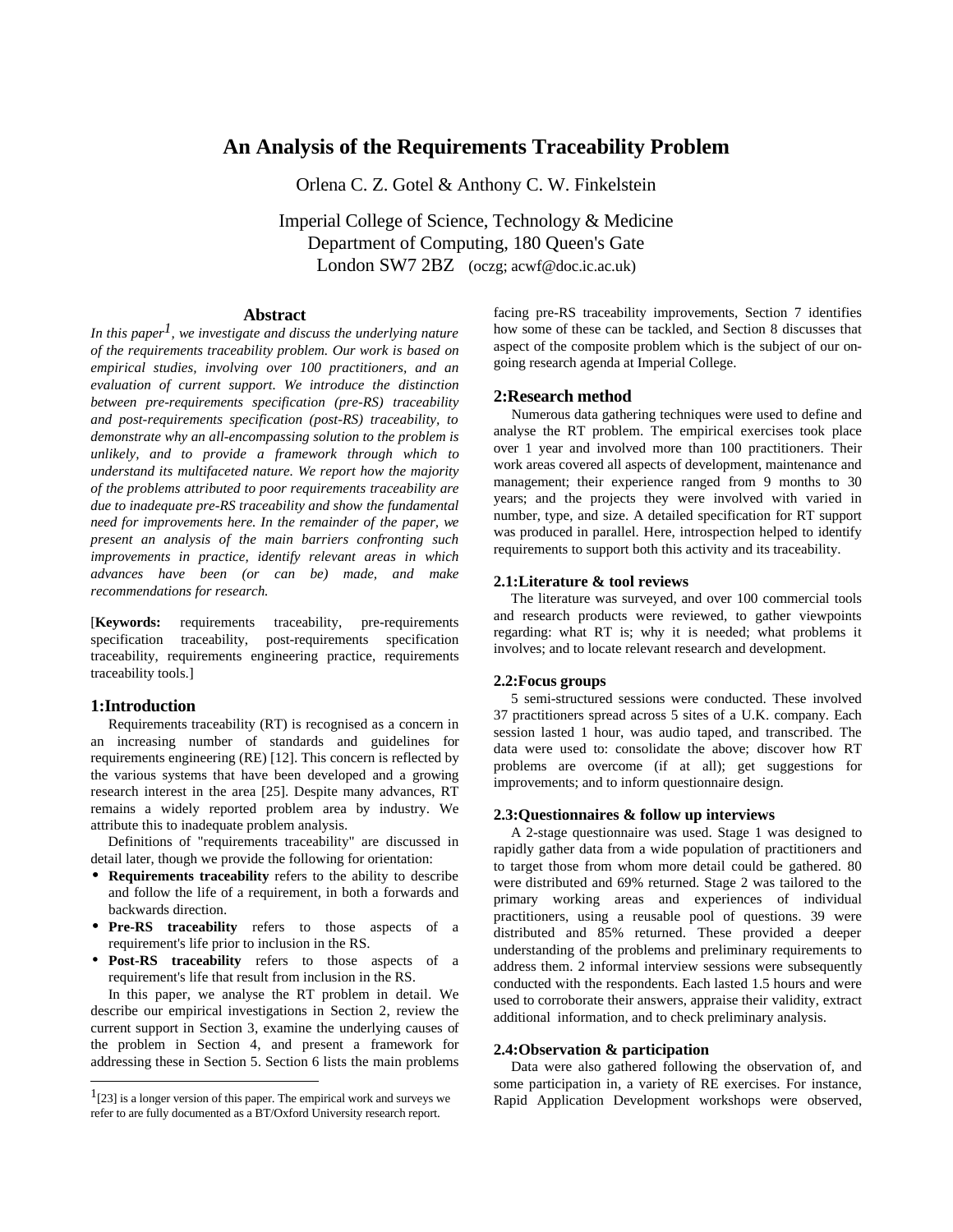where comprehensive notes were taken, and any informal documents produced were collected. Our analysis compared such artifacts with the workshop's end products.

# **3:Current support for requirements traceability**

It has been noted that most tools do not cover RT [46], and that few support the RT requirements enforced by DOD STD-2167A [58]. Our survey further indicates that those which do, employ basically identical techniques. They differ mainly in cosmetics, and in the time, effort, and manual intervention they require to achieve RT. Both the type and extent of support provided depends on the underlying assumptions they embed about RT and the particular problems they focus on. However, they often suffer problems due to poor integration and inflexibility. These shortcomings are reflected by the preferred use of general-purpose tools in practice [38].

### **3.1:Basic techniques**

Numerous techniques have been used for providing RT, including: cross referencing schemes [16]; keyphrase dependencies [28]; templates [27]; RT matrices [9]; matrix sequences [4]; hypertext [32]; integration documents [36]; assumption-based truth maintenance networks [53]; and constraint networks [2]. These differ in the quantity and diversity of information they can trace between, in the number of interconnections they can control between information, and in the extent to which they can maintain RT when faced with ongoing changes to requirements.

Additionally, some form of RT can result from using certain **4:Why there is still a traceability problem** languages, models, and methods for development. This is particularly exemplified by: the Requirements Statement Language [10]; process entity-relationship models [24]; the Planning and Design Methodology [42]; formal methods [8]; and Quality Function Deployment [59]. The quality of the resulting RT, however, depends on the rigid adherence to pre-specified procedures and notations for development.

Many commercial tools and research products support RT, primarily because they embody manual or automated forms of the above techniques. We highlight some representative examples below and provide further details in Table 1.

**General-purpose tools** include: hypertext editors; word processors; spreadsheets; database systems; etc. They can be hand-configured to allow previously manual and paper-based RT tasks to be carried out on-line. This generally involves defining cross references and specifying their update criteria.

*given semantic relations"* [47]. **Special-purpose tools** support dedicated activities related to RE and some achieve restricted RT. For example: the KJ-editor provides traceability between ideas and requirements [56]; and the T tool provides traceability between requirements and test cases [54]. Support is implicit in tool use, by automation of any mundane tasks needed to provide RT, and guidance is limited.

**Workbenches** contain a collection of the above to support coherent sets of activities. Less restricted RT can be achieved, but the quality depends on the focal workbench activity. Those in which RT and RT management are focal (such as the

Automated Requirements Traceability System [21] and the Requirements Traceability and Management System [41]), are what we refer to as RT workbenches. They are typically centred around a database management system, and have tools to document, parse, organise, edit, interlink, change, and manage requirements. Other upper-CASE workbenches which assist RE activities frequently provide some support. This is either from explicit RT components (e.g., a Coupling Module in AGE [34]), or from having carried out other activities using its tools (e.g., the Requirements Apprentice [51]). Those workbenches which accept requirements documents, from which to drive the design and implementation, commonly provide coarse-grained RT between requirements and their realisation.

**Environments**, which integrate tools for all aspects of development, can enable RT throughout a project's life. The basis for integration defines how RT is established: a common language (e.g., Input/Output Requirements Language in Technology for the Automated Generation of Systems [54]); a common structure (e.g., relations of an Entity-Relation-Attribute Model in Genesis [48]); a common method (e.g., Information Engineering Method in the Information Engineering Facility [57]); or (where the tools are combined to support multiplicity) a specialised RT tool or repository structure (e.g., Teamwork/RqT [5]). Those which incorporate third-party tools use powerful repositories and database management systems to relate their products (e.g., the Digital CASE Environment [54]).

To date, techniques have been thrown at the RT problem without any thorough investigation of what this problem is. Despite a growth in specialised tools, and inflated claims of RT functionality from tool vendors, their use is not as widespread in practice as the importance of RT would suggest. RT problems even remain cited where they are used. Following investigations with practitioners, we have found that the RT problem is not perceived to be uniform, and attribute its persistence to diverse **3.2:Automated support** definitions and a number of fundamental conflicts.

# **4.1:Lack of common definition**

Definitions of "requirements traceability", either by practitioners or in the literature, were found to be either:

- **Purpose-driven** (defined in terms of what it should do): *"...the ability to adhere to the business position, project scope and key requirements that have been signed off"* [Focus group practitioner].
- **Solution-driven** (defined in terms of how it should do it): *"...the ability of tracing from one entity to another based on*
- **Information-driven** (emphasising traceable information): *"...the ability to link between functions, data, requirements and any text in the statement of requirements that refers to them"* [Focus group practitioner].
- **Direction-driven** (emphasising traceability direction): *"...the ability to follow a specific item at input of a phase of the software lifecycle to a specific item at the output of that phase"* [15].

Each definition differs in emphasis and delimits scope. No single one covers all concerns. This has implications for the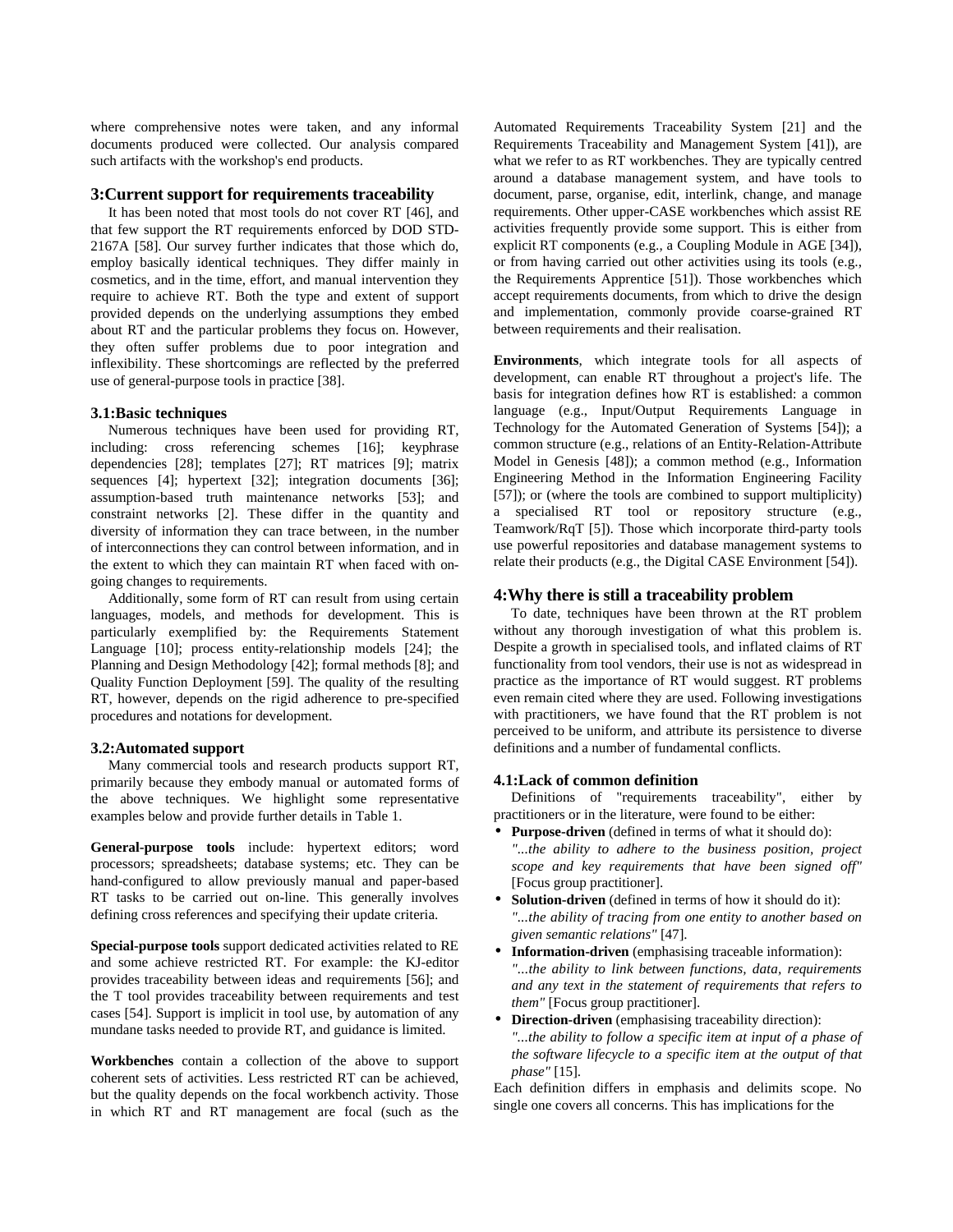| Any general-purpose tool can<br>Those that support RE activities<br>Priority depends on the focal set of activities. Where<br>Typically a side concern, though the extent<br>(1)<br>potentially be configured for RT<br>(e.g., analysis techniques), often<br>these are RT and management (in RT workbenches),<br>of this depends on whether or not there are<br>Priority given to<br>provide some form of RT as a by-<br>RT is the main concern. Where other RE activities<br>dedicated tools for RT contained in the<br>purposes, though RT is not a<br>RT<br>concern of the basic tool.<br>product of use, but RT is not focal.<br>are focal, RT is a side concern.<br>composite environment.<br>No explicit support is provided.<br>Support is implicit in the<br>In RT workbenches, support is explicit (else as B).<br>Provided as a by-product of coordinated<br>(2)<br>RT must be hand-crafted and the<br>framework provided for carrying<br>No real analytical ability is provided, but they offer:<br>tool use and adherence to RE philosophy.<br><b>Support</b><br>resulting support provided<br>out the main activity of the tool.<br>(i) Guidance - through adherence to RE approach<br>Extent of support depends on the internal<br>provided for RT<br>Mundane and repetitive tasks,<br>integration strategy and/or repository<br>depends on the initial effort<br>(typically top-down decomposition), types of<br>expended in doing this. The<br>which are usually necessary to<br>information to collect, and link types to establish.<br>structure. More guidance and assistance if<br>it has dedicated RT tools, or if it is a main<br>focus can easily become<br>provide basic RT, are typically<br>(ii) Assistance - by parsing textual documents to tag<br>configuring the tool to enable<br>automated as a consequence of<br>requirements, establishing (syntactic) links between<br>concern. RT maintenance is supported if<br>RT rather than ensuring RT<br>proper use of the tool.<br>them, and through a repository which manages any<br>the repository can manage quantities of<br>itself.<br>bookkeeping and rudimentary checking.<br>information and reconfigure after change.<br>Ability to trace any information<br>Potential to trace a diversity of requirements-related<br>Potential to trace information related to<br>Predefines the amount and type of<br>(3)<br>which can be input to the tool<br>information that can be input and<br>information. RT workbenches often impose arbitrary<br>requirements in all project phases.<br><b>Requirements-</b><br>(be this textual, graphical, etc.),<br>made traceable. This is typically<br>limits on the amount and type of information. They<br>Tendency to focus on information derived<br>related<br>so potentially able to trace all<br>restricted to that information<br>trace how an RS was produced, but usually only its<br>from requirements in the RS in later<br>information that<br>requirements-related information<br>necessary to carry out the activity<br>derivation from a textual baseline, not its exploratory<br>phases, so less emphasis on production-<br>can be made<br>if sufficient effort and foresight<br>the tool supports. Only a limited<br>development, refinement, and context of production.<br>related information about individual<br>traceable<br>are exercised.<br>Additional information (e.g., informal notes) can<br>scope of requirements-related<br>requirements. Often support the RT of<br>information can be traced.<br>often be recorded, but is of limited use for RT.<br>versions, variants, and user-defined items.<br>Offer complete tailorability. RT<br>Support for a breadth of activities within the concern<br>RT can assist lifecycle-wide tasks and roles<br>(4)<br>RT is provided to assist the activity<br>can be provided to support any<br>the tool supports, so the role of the<br>of the tool's domain (e.g., able to assist requirements<br>(e.g., those related to maintenance and<br><b>Tasks and job</b><br>task and job role, though it is<br>tool user is predefined. Their task-<br>checking, etc.). Supports specific jobs, but often<br>management, such as impact analysis and<br>roles that RT<br>problematic to meet different<br>specific frameworks constrain the<br>configurable to support tasks for other project<br>progress reporting, etc.). More support for<br>can assist<br>needs simultaneously without<br>domain of working, making them<br>phases. RT workbenches tend to support managerial<br>activities related to the use of requirements<br>any RT infrastructure in place.<br>difficult to use for other purposes.<br>activities rather than the activities of RS producers.<br>rather than production and refinement.<br>Configured for immediate needs.<br>Provide RT at a snapshot in time to<br>RT is provided for the duration of the activities<br>Can provide RT for a project's life, though<br>(5)<br>RT can degrade with quantities<br>support a specific activity, so<br>supported. Predominantly forwards-engineering<br>tends to start from a static baseline. RT<br><b>Longevity of RT</b><br>of information and time, as not<br>neglect requirements for on-going<br>tools, so RT can deteriorate with progression to later<br>tightness and granularity depends on the<br>support<br>management. Longevity of support<br>phases, as it can be difficult to reflect any work here<br>usually integrated with lifecycle-<br>underlying repository and degree of<br>wide tools, and poor at handling<br>depends on both horizontal and<br>and account for iteration. Longevity of support<br>internal integration. RT can deteriorate due |
|-------------------------------------------------------------------------------------------------------------------------------------------------------------------------------------------------------------------------------------------------------------------------------------------------------------------------------------------------------------------------------------------------------------------------------------------------------------------------------------------------------------------------------------------------------------------------------------------------------------------------------------------------------------------------------------------------------------------------------------------------------------------------------------------------------------------------------------------------------------------------------------------------------------------------------------------------------------------------------------------------------------------------------------------------------------------------------------------------------------------------------------------------------------------------------------------------------------------------------------------------------------------------------------------------------------------------------------------------------------------------------------------------------------------------------------------------------------------------------------------------------------------------------------------------------------------------------------------------------------------------------------------------------------------------------------------------------------------------------------------------------------------------------------------------------------------------------------------------------------------------------------------------------------------------------------------------------------------------------------------------------------------------------------------------------------------------------------------------------------------------------------------------------------------------------------------------------------------------------------------------------------------------------------------------------------------------------------------------------------------------------------------------------------------------------------------------------------------------------------------------------------------------------------------------------------------------------------------------------------------------------------------------------------------------------------------------------------------------------------------------------------------------------------------------------------------------------------------------------------------------------------------------------------------------------------------------------------------------------------------------------------------------------------------------------------------------------------------------------------------------------------------------------------------------------------------------------------------------------------------------------------------------------------------------------------------------------------------------------------------------------------------------------------------------------------------------------------------------------------------------------------------------------------------------------------------------------------------------------------------------------------------------------------------------------------------------------------------------------------------------------------------------------------------------------------------------------------------------------------------------------------------------------------------------------------------------------------------------------------------------------------------------------------------------------------------------------------------------------------------------------------------------------------------------------------------------------------------------------------------------------------------------------------------------------------------------------------------------------------------------------------------------------------------------------------------------------------------------------------------------------------------------------------------------------------------------------------------------------------------------------------------------------------------------------------------------------------------------------------------------------------------------------------------------------------------------------------------------------------------------------------------------------------------------------------------------------------------------------------------------------------------------------------------------------------------------------------------------------------------------------------------------------------------------------------------------------------------------------------------------------------------------------------------------------------------------------------------------------------------------------------------------------------------------------------------------------------------------------------------------------------------------------------------------------------------------------------------------------------------------------------------------------------------------------------------------------------------------------------------|
|                                                                                                                                                                                                                                                                                                                                                                                                                                                                                                                                                                                                                                                                                                                                                                                                                                                                                                                                                                                                                                                                                                                                                                                                                                                                                                                                                                                                                                                                                                                                                                                                                                                                                                                                                                                                                                                                                                                                                                                                                                                                                                                                                                                                                                                                                                                                                                                                                                                                                                                                                                                                                                                                                                                                                                                                                                                                                                                                                                                                                                                                                                                                                                                                                                                                                                                                                                                                                                                                                                                                                                                                                                                                                                                                                                                                                                                                                                                                                                                                                                                                                                                                                                                                                                                                                                                                                                                                                                                                                                                                                                                                                                                                                                                                                                                                                                                                                                                                                                                                                                                                                                                                                                                                                                                                                                                                                                                                                                                                                                                                                                                                                                                                                                                                           |
|                                                                                                                                                                                                                                                                                                                                                                                                                                                                                                                                                                                                                                                                                                                                                                                                                                                                                                                                                                                                                                                                                                                                                                                                                                                                                                                                                                                                                                                                                                                                                                                                                                                                                                                                                                                                                                                                                                                                                                                                                                                                                                                                                                                                                                                                                                                                                                                                                                                                                                                                                                                                                                                                                                                                                                                                                                                                                                                                                                                                                                                                                                                                                                                                                                                                                                                                                                                                                                                                                                                                                                                                                                                                                                                                                                                                                                                                                                                                                                                                                                                                                                                                                                                                                                                                                                                                                                                                                                                                                                                                                                                                                                                                                                                                                                                                                                                                                                                                                                                                                                                                                                                                                                                                                                                                                                                                                                                                                                                                                                                                                                                                                                                                                                                                           |
|                                                                                                                                                                                                                                                                                                                                                                                                                                                                                                                                                                                                                                                                                                                                                                                                                                                                                                                                                                                                                                                                                                                                                                                                                                                                                                                                                                                                                                                                                                                                                                                                                                                                                                                                                                                                                                                                                                                                                                                                                                                                                                                                                                                                                                                                                                                                                                                                                                                                                                                                                                                                                                                                                                                                                                                                                                                                                                                                                                                                                                                                                                                                                                                                                                                                                                                                                                                                                                                                                                                                                                                                                                                                                                                                                                                                                                                                                                                                                                                                                                                                                                                                                                                                                                                                                                                                                                                                                                                                                                                                                                                                                                                                                                                                                                                                                                                                                                                                                                                                                                                                                                                                                                                                                                                                                                                                                                                                                                                                                                                                                                                                                                                                                                                                           |
|                                                                                                                                                                                                                                                                                                                                                                                                                                                                                                                                                                                                                                                                                                                                                                                                                                                                                                                                                                                                                                                                                                                                                                                                                                                                                                                                                                                                                                                                                                                                                                                                                                                                                                                                                                                                                                                                                                                                                                                                                                                                                                                                                                                                                                                                                                                                                                                                                                                                                                                                                                                                                                                                                                                                                                                                                                                                                                                                                                                                                                                                                                                                                                                                                                                                                                                                                                                                                                                                                                                                                                                                                                                                                                                                                                                                                                                                                                                                                                                                                                                                                                                                                                                                                                                                                                                                                                                                                                                                                                                                                                                                                                                                                                                                                                                                                                                                                                                                                                                                                                                                                                                                                                                                                                                                                                                                                                                                                                                                                                                                                                                                                                                                                                                                           |
|                                                                                                                                                                                                                                                                                                                                                                                                                                                                                                                                                                                                                                                                                                                                                                                                                                                                                                                                                                                                                                                                                                                                                                                                                                                                                                                                                                                                                                                                                                                                                                                                                                                                                                                                                                                                                                                                                                                                                                                                                                                                                                                                                                                                                                                                                                                                                                                                                                                                                                                                                                                                                                                                                                                                                                                                                                                                                                                                                                                                                                                                                                                                                                                                                                                                                                                                                                                                                                                                                                                                                                                                                                                                                                                                                                                                                                                                                                                                                                                                                                                                                                                                                                                                                                                                                                                                                                                                                                                                                                                                                                                                                                                                                                                                                                                                                                                                                                                                                                                                                                                                                                                                                                                                                                                                                                                                                                                                                                                                                                                                                                                                                                                                                                                                           |
|                                                                                                                                                                                                                                                                                                                                                                                                                                                                                                                                                                                                                                                                                                                                                                                                                                                                                                                                                                                                                                                                                                                                                                                                                                                                                                                                                                                                                                                                                                                                                                                                                                                                                                                                                                                                                                                                                                                                                                                                                                                                                                                                                                                                                                                                                                                                                                                                                                                                                                                                                                                                                                                                                                                                                                                                                                                                                                                                                                                                                                                                                                                                                                                                                                                                                                                                                                                                                                                                                                                                                                                                                                                                                                                                                                                                                                                                                                                                                                                                                                                                                                                                                                                                                                                                                                                                                                                                                                                                                                                                                                                                                                                                                                                                                                                                                                                                                                                                                                                                                                                                                                                                                                                                                                                                                                                                                                                                                                                                                                                                                                                                                                                                                                                                           |
|                                                                                                                                                                                                                                                                                                                                                                                                                                                                                                                                                                                                                                                                                                                                                                                                                                                                                                                                                                                                                                                                                                                                                                                                                                                                                                                                                                                                                                                                                                                                                                                                                                                                                                                                                                                                                                                                                                                                                                                                                                                                                                                                                                                                                                                                                                                                                                                                                                                                                                                                                                                                                                                                                                                                                                                                                                                                                                                                                                                                                                                                                                                                                                                                                                                                                                                                                                                                                                                                                                                                                                                                                                                                                                                                                                                                                                                                                                                                                                                                                                                                                                                                                                                                                                                                                                                                                                                                                                                                                                                                                                                                                                                                                                                                                                                                                                                                                                                                                                                                                                                                                                                                                                                                                                                                                                                                                                                                                                                                                                                                                                                                                                                                                                                                           |
|                                                                                                                                                                                                                                                                                                                                                                                                                                                                                                                                                                                                                                                                                                                                                                                                                                                                                                                                                                                                                                                                                                                                                                                                                                                                                                                                                                                                                                                                                                                                                                                                                                                                                                                                                                                                                                                                                                                                                                                                                                                                                                                                                                                                                                                                                                                                                                                                                                                                                                                                                                                                                                                                                                                                                                                                                                                                                                                                                                                                                                                                                                                                                                                                                                                                                                                                                                                                                                                                                                                                                                                                                                                                                                                                                                                                                                                                                                                                                                                                                                                                                                                                                                                                                                                                                                                                                                                                                                                                                                                                                                                                                                                                                                                                                                                                                                                                                                                                                                                                                                                                                                                                                                                                                                                                                                                                                                                                                                                                                                                                                                                                                                                                                                                                           |
|                                                                                                                                                                                                                                                                                                                                                                                                                                                                                                                                                                                                                                                                                                                                                                                                                                                                                                                                                                                                                                                                                                                                                                                                                                                                                                                                                                                                                                                                                                                                                                                                                                                                                                                                                                                                                                                                                                                                                                                                                                                                                                                                                                                                                                                                                                                                                                                                                                                                                                                                                                                                                                                                                                                                                                                                                                                                                                                                                                                                                                                                                                                                                                                                                                                                                                                                                                                                                                                                                                                                                                                                                                                                                                                                                                                                                                                                                                                                                                                                                                                                                                                                                                                                                                                                                                                                                                                                                                                                                                                                                                                                                                                                                                                                                                                                                                                                                                                                                                                                                                                                                                                                                                                                                                                                                                                                                                                                                                                                                                                                                                                                                                                                                                                                           |
|                                                                                                                                                                                                                                                                                                                                                                                                                                                                                                                                                                                                                                                                                                                                                                                                                                                                                                                                                                                                                                                                                                                                                                                                                                                                                                                                                                                                                                                                                                                                                                                                                                                                                                                                                                                                                                                                                                                                                                                                                                                                                                                                                                                                                                                                                                                                                                                                                                                                                                                                                                                                                                                                                                                                                                                                                                                                                                                                                                                                                                                                                                                                                                                                                                                                                                                                                                                                                                                                                                                                                                                                                                                                                                                                                                                                                                                                                                                                                                                                                                                                                                                                                                                                                                                                                                                                                                                                                                                                                                                                                                                                                                                                                                                                                                                                                                                                                                                                                                                                                                                                                                                                                                                                                                                                                                                                                                                                                                                                                                                                                                                                                                                                                                                                           |
|                                                                                                                                                                                                                                                                                                                                                                                                                                                                                                                                                                                                                                                                                                                                                                                                                                                                                                                                                                                                                                                                                                                                                                                                                                                                                                                                                                                                                                                                                                                                                                                                                                                                                                                                                                                                                                                                                                                                                                                                                                                                                                                                                                                                                                                                                                                                                                                                                                                                                                                                                                                                                                                                                                                                                                                                                                                                                                                                                                                                                                                                                                                                                                                                                                                                                                                                                                                                                                                                                                                                                                                                                                                                                                                                                                                                                                                                                                                                                                                                                                                                                                                                                                                                                                                                                                                                                                                                                                                                                                                                                                                                                                                                                                                                                                                                                                                                                                                                                                                                                                                                                                                                                                                                                                                                                                                                                                                                                                                                                                                                                                                                                                                                                                                                           |
|                                                                                                                                                                                                                                                                                                                                                                                                                                                                                                                                                                                                                                                                                                                                                                                                                                                                                                                                                                                                                                                                                                                                                                                                                                                                                                                                                                                                                                                                                                                                                                                                                                                                                                                                                                                                                                                                                                                                                                                                                                                                                                                                                                                                                                                                                                                                                                                                                                                                                                                                                                                                                                                                                                                                                                                                                                                                                                                                                                                                                                                                                                                                                                                                                                                                                                                                                                                                                                                                                                                                                                                                                                                                                                                                                                                                                                                                                                                                                                                                                                                                                                                                                                                                                                                                                                                                                                                                                                                                                                                                                                                                                                                                                                                                                                                                                                                                                                                                                                                                                                                                                                                                                                                                                                                                                                                                                                                                                                                                                                                                                                                                                                                                                                                                           |
|                                                                                                                                                                                                                                                                                                                                                                                                                                                                                                                                                                                                                                                                                                                                                                                                                                                                                                                                                                                                                                                                                                                                                                                                                                                                                                                                                                                                                                                                                                                                                                                                                                                                                                                                                                                                                                                                                                                                                                                                                                                                                                                                                                                                                                                                                                                                                                                                                                                                                                                                                                                                                                                                                                                                                                                                                                                                                                                                                                                                                                                                                                                                                                                                                                                                                                                                                                                                                                                                                                                                                                                                                                                                                                                                                                                                                                                                                                                                                                                                                                                                                                                                                                                                                                                                                                                                                                                                                                                                                                                                                                                                                                                                                                                                                                                                                                                                                                                                                                                                                                                                                                                                                                                                                                                                                                                                                                                                                                                                                                                                                                                                                                                                                                                                           |
|                                                                                                                                                                                                                                                                                                                                                                                                                                                                                                                                                                                                                                                                                                                                                                                                                                                                                                                                                                                                                                                                                                                                                                                                                                                                                                                                                                                                                                                                                                                                                                                                                                                                                                                                                                                                                                                                                                                                                                                                                                                                                                                                                                                                                                                                                                                                                                                                                                                                                                                                                                                                                                                                                                                                                                                                                                                                                                                                                                                                                                                                                                                                                                                                                                                                                                                                                                                                                                                                                                                                                                                                                                                                                                                                                                                                                                                                                                                                                                                                                                                                                                                                                                                                                                                                                                                                                                                                                                                                                                                                                                                                                                                                                                                                                                                                                                                                                                                                                                                                                                                                                                                                                                                                                                                                                                                                                                                                                                                                                                                                                                                                                                                                                                                                           |
|                                                                                                                                                                                                                                                                                                                                                                                                                                                                                                                                                                                                                                                                                                                                                                                                                                                                                                                                                                                                                                                                                                                                                                                                                                                                                                                                                                                                                                                                                                                                                                                                                                                                                                                                                                                                                                                                                                                                                                                                                                                                                                                                                                                                                                                                                                                                                                                                                                                                                                                                                                                                                                                                                                                                                                                                                                                                                                                                                                                                                                                                                                                                                                                                                                                                                                                                                                                                                                                                                                                                                                                                                                                                                                                                                                                                                                                                                                                                                                                                                                                                                                                                                                                                                                                                                                                                                                                                                                                                                                                                                                                                                                                                                                                                                                                                                                                                                                                                                                                                                                                                                                                                                                                                                                                                                                                                                                                                                                                                                                                                                                                                                                                                                                                                           |
|                                                                                                                                                                                                                                                                                                                                                                                                                                                                                                                                                                                                                                                                                                                                                                                                                                                                                                                                                                                                                                                                                                                                                                                                                                                                                                                                                                                                                                                                                                                                                                                                                                                                                                                                                                                                                                                                                                                                                                                                                                                                                                                                                                                                                                                                                                                                                                                                                                                                                                                                                                                                                                                                                                                                                                                                                                                                                                                                                                                                                                                                                                                                                                                                                                                                                                                                                                                                                                                                                                                                                                                                                                                                                                                                                                                                                                                                                                                                                                                                                                                                                                                                                                                                                                                                                                                                                                                                                                                                                                                                                                                                                                                                                                                                                                                                                                                                                                                                                                                                                                                                                                                                                                                                                                                                                                                                                                                                                                                                                                                                                                                                                                                                                                                                           |
|                                                                                                                                                                                                                                                                                                                                                                                                                                                                                                                                                                                                                                                                                                                                                                                                                                                                                                                                                                                                                                                                                                                                                                                                                                                                                                                                                                                                                                                                                                                                                                                                                                                                                                                                                                                                                                                                                                                                                                                                                                                                                                                                                                                                                                                                                                                                                                                                                                                                                                                                                                                                                                                                                                                                                                                                                                                                                                                                                                                                                                                                                                                                                                                                                                                                                                                                                                                                                                                                                                                                                                                                                                                                                                                                                                                                                                                                                                                                                                                                                                                                                                                                                                                                                                                                                                                                                                                                                                                                                                                                                                                                                                                                                                                                                                                                                                                                                                                                                                                                                                                                                                                                                                                                                                                                                                                                                                                                                                                                                                                                                                                                                                                                                                                                           |
|                                                                                                                                                                                                                                                                                                                                                                                                                                                                                                                                                                                                                                                                                                                                                                                                                                                                                                                                                                                                                                                                                                                                                                                                                                                                                                                                                                                                                                                                                                                                                                                                                                                                                                                                                                                                                                                                                                                                                                                                                                                                                                                                                                                                                                                                                                                                                                                                                                                                                                                                                                                                                                                                                                                                                                                                                                                                                                                                                                                                                                                                                                                                                                                                                                                                                                                                                                                                                                                                                                                                                                                                                                                                                                                                                                                                                                                                                                                                                                                                                                                                                                                                                                                                                                                                                                                                                                                                                                                                                                                                                                                                                                                                                                                                                                                                                                                                                                                                                                                                                                                                                                                                                                                                                                                                                                                                                                                                                                                                                                                                                                                                                                                                                                                                           |
|                                                                                                                                                                                                                                                                                                                                                                                                                                                                                                                                                                                                                                                                                                                                                                                                                                                                                                                                                                                                                                                                                                                                                                                                                                                                                                                                                                                                                                                                                                                                                                                                                                                                                                                                                                                                                                                                                                                                                                                                                                                                                                                                                                                                                                                                                                                                                                                                                                                                                                                                                                                                                                                                                                                                                                                                                                                                                                                                                                                                                                                                                                                                                                                                                                                                                                                                                                                                                                                                                                                                                                                                                                                                                                                                                                                                                                                                                                                                                                                                                                                                                                                                                                                                                                                                                                                                                                                                                                                                                                                                                                                                                                                                                                                                                                                                                                                                                                                                                                                                                                                                                                                                                                                                                                                                                                                                                                                                                                                                                                                                                                                                                                                                                                                                           |
|                                                                                                                                                                                                                                                                                                                                                                                                                                                                                                                                                                                                                                                                                                                                                                                                                                                                                                                                                                                                                                                                                                                                                                                                                                                                                                                                                                                                                                                                                                                                                                                                                                                                                                                                                                                                                                                                                                                                                                                                                                                                                                                                                                                                                                                                                                                                                                                                                                                                                                                                                                                                                                                                                                                                                                                                                                                                                                                                                                                                                                                                                                                                                                                                                                                                                                                                                                                                                                                                                                                                                                                                                                                                                                                                                                                                                                                                                                                                                                                                                                                                                                                                                                                                                                                                                                                                                                                                                                                                                                                                                                                                                                                                                                                                                                                                                                                                                                                                                                                                                                                                                                                                                                                                                                                                                                                                                                                                                                                                                                                                                                                                                                                                                                                                           |
|                                                                                                                                                                                                                                                                                                                                                                                                                                                                                                                                                                                                                                                                                                                                                                                                                                                                                                                                                                                                                                                                                                                                                                                                                                                                                                                                                                                                                                                                                                                                                                                                                                                                                                                                                                                                                                                                                                                                                                                                                                                                                                                                                                                                                                                                                                                                                                                                                                                                                                                                                                                                                                                                                                                                                                                                                                                                                                                                                                                                                                                                                                                                                                                                                                                                                                                                                                                                                                                                                                                                                                                                                                                                                                                                                                                                                                                                                                                                                                                                                                                                                                                                                                                                                                                                                                                                                                                                                                                                                                                                                                                                                                                                                                                                                                                                                                                                                                                                                                                                                                                                                                                                                                                                                                                                                                                                                                                                                                                                                                                                                                                                                                                                                                                                           |
|                                                                                                                                                                                                                                                                                                                                                                                                                                                                                                                                                                                                                                                                                                                                                                                                                                                                                                                                                                                                                                                                                                                                                                                                                                                                                                                                                                                                                                                                                                                                                                                                                                                                                                                                                                                                                                                                                                                                                                                                                                                                                                                                                                                                                                                                                                                                                                                                                                                                                                                                                                                                                                                                                                                                                                                                                                                                                                                                                                                                                                                                                                                                                                                                                                                                                                                                                                                                                                                                                                                                                                                                                                                                                                                                                                                                                                                                                                                                                                                                                                                                                                                                                                                                                                                                                                                                                                                                                                                                                                                                                                                                                                                                                                                                                                                                                                                                                                                                                                                                                                                                                                                                                                                                                                                                                                                                                                                                                                                                                                                                                                                                                                                                                                                                           |
|                                                                                                                                                                                                                                                                                                                                                                                                                                                                                                                                                                                                                                                                                                                                                                                                                                                                                                                                                                                                                                                                                                                                                                                                                                                                                                                                                                                                                                                                                                                                                                                                                                                                                                                                                                                                                                                                                                                                                                                                                                                                                                                                                                                                                                                                                                                                                                                                                                                                                                                                                                                                                                                                                                                                                                                                                                                                                                                                                                                                                                                                                                                                                                                                                                                                                                                                                                                                                                                                                                                                                                                                                                                                                                                                                                                                                                                                                                                                                                                                                                                                                                                                                                                                                                                                                                                                                                                                                                                                                                                                                                                                                                                                                                                                                                                                                                                                                                                                                                                                                                                                                                                                                                                                                                                                                                                                                                                                                                                                                                                                                                                                                                                                                                                                           |
|                                                                                                                                                                                                                                                                                                                                                                                                                                                                                                                                                                                                                                                                                                                                                                                                                                                                                                                                                                                                                                                                                                                                                                                                                                                                                                                                                                                                                                                                                                                                                                                                                                                                                                                                                                                                                                                                                                                                                                                                                                                                                                                                                                                                                                                                                                                                                                                                                                                                                                                                                                                                                                                                                                                                                                                                                                                                                                                                                                                                                                                                                                                                                                                                                                                                                                                                                                                                                                                                                                                                                                                                                                                                                                                                                                                                                                                                                                                                                                                                                                                                                                                                                                                                                                                                                                                                                                                                                                                                                                                                                                                                                                                                                                                                                                                                                                                                                                                                                                                                                                                                                                                                                                                                                                                                                                                                                                                                                                                                                                                                                                                                                                                                                                                                           |
|                                                                                                                                                                                                                                                                                                                                                                                                                                                                                                                                                                                                                                                                                                                                                                                                                                                                                                                                                                                                                                                                                                                                                                                                                                                                                                                                                                                                                                                                                                                                                                                                                                                                                                                                                                                                                                                                                                                                                                                                                                                                                                                                                                                                                                                                                                                                                                                                                                                                                                                                                                                                                                                                                                                                                                                                                                                                                                                                                                                                                                                                                                                                                                                                                                                                                                                                                                                                                                                                                                                                                                                                                                                                                                                                                                                                                                                                                                                                                                                                                                                                                                                                                                                                                                                                                                                                                                                                                                                                                                                                                                                                                                                                                                                                                                                                                                                                                                                                                                                                                                                                                                                                                                                                                                                                                                                                                                                                                                                                                                                                                                                                                                                                                                                                           |
|                                                                                                                                                                                                                                                                                                                                                                                                                                                                                                                                                                                                                                                                                                                                                                                                                                                                                                                                                                                                                                                                                                                                                                                                                                                                                                                                                                                                                                                                                                                                                                                                                                                                                                                                                                                                                                                                                                                                                                                                                                                                                                                                                                                                                                                                                                                                                                                                                                                                                                                                                                                                                                                                                                                                                                                                                                                                                                                                                                                                                                                                                                                                                                                                                                                                                                                                                                                                                                                                                                                                                                                                                                                                                                                                                                                                                                                                                                                                                                                                                                                                                                                                                                                                                                                                                                                                                                                                                                                                                                                                                                                                                                                                                                                                                                                                                                                                                                                                                                                                                                                                                                                                                                                                                                                                                                                                                                                                                                                                                                                                                                                                                                                                                                                                           |
|                                                                                                                                                                                                                                                                                                                                                                                                                                                                                                                                                                                                                                                                                                                                                                                                                                                                                                                                                                                                                                                                                                                                                                                                                                                                                                                                                                                                                                                                                                                                                                                                                                                                                                                                                                                                                                                                                                                                                                                                                                                                                                                                                                                                                                                                                                                                                                                                                                                                                                                                                                                                                                                                                                                                                                                                                                                                                                                                                                                                                                                                                                                                                                                                                                                                                                                                                                                                                                                                                                                                                                                                                                                                                                                                                                                                                                                                                                                                                                                                                                                                                                                                                                                                                                                                                                                                                                                                                                                                                                                                                                                                                                                                                                                                                                                                                                                                                                                                                                                                                                                                                                                                                                                                                                                                                                                                                                                                                                                                                                                                                                                                                                                                                                                                           |
|                                                                                                                                                                                                                                                                                                                                                                                                                                                                                                                                                                                                                                                                                                                                                                                                                                                                                                                                                                                                                                                                                                                                                                                                                                                                                                                                                                                                                                                                                                                                                                                                                                                                                                                                                                                                                                                                                                                                                                                                                                                                                                                                                                                                                                                                                                                                                                                                                                                                                                                                                                                                                                                                                                                                                                                                                                                                                                                                                                                                                                                                                                                                                                                                                                                                                                                                                                                                                                                                                                                                                                                                                                                                                                                                                                                                                                                                                                                                                                                                                                                                                                                                                                                                                                                                                                                                                                                                                                                                                                                                                                                                                                                                                                                                                                                                                                                                                                                                                                                                                                                                                                                                                                                                                                                                                                                                                                                                                                                                                                                                                                                                                                                                                                                                           |
|                                                                                                                                                                                                                                                                                                                                                                                                                                                                                                                                                                                                                                                                                                                                                                                                                                                                                                                                                                                                                                                                                                                                                                                                                                                                                                                                                                                                                                                                                                                                                                                                                                                                                                                                                                                                                                                                                                                                                                                                                                                                                                                                                                                                                                                                                                                                                                                                                                                                                                                                                                                                                                                                                                                                                                                                                                                                                                                                                                                                                                                                                                                                                                                                                                                                                                                                                                                                                                                                                                                                                                                                                                                                                                                                                                                                                                                                                                                                                                                                                                                                                                                                                                                                                                                                                                                                                                                                                                                                                                                                                                                                                                                                                                                                                                                                                                                                                                                                                                                                                                                                                                                                                                                                                                                                                                                                                                                                                                                                                                                                                                                                                                                                                                                                           |
|                                                                                                                                                                                                                                                                                                                                                                                                                                                                                                                                                                                                                                                                                                                                                                                                                                                                                                                                                                                                                                                                                                                                                                                                                                                                                                                                                                                                                                                                                                                                                                                                                                                                                                                                                                                                                                                                                                                                                                                                                                                                                                                                                                                                                                                                                                                                                                                                                                                                                                                                                                                                                                                                                                                                                                                                                                                                                                                                                                                                                                                                                                                                                                                                                                                                                                                                                                                                                                                                                                                                                                                                                                                                                                                                                                                                                                                                                                                                                                                                                                                                                                                                                                                                                                                                                                                                                                                                                                                                                                                                                                                                                                                                                                                                                                                                                                                                                                                                                                                                                                                                                                                                                                                                                                                                                                                                                                                                                                                                                                                                                                                                                                                                                                                                           |
| changes and evolution.<br>vertical integration with other tools.<br>depends on vertical integration with other tools.<br>to iteration problems and poor feedback.                                                                                                                                                                                                                                                                                                                                                                                                                                                                                                                                                                                                                                                                                                                                                                                                                                                                                                                                                                                                                                                                                                                                                                                                                                                                                                                                                                                                                                                                                                                                                                                                                                                                                                                                                                                                                                                                                                                                                                                                                                                                                                                                                                                                                                                                                                                                                                                                                                                                                                                                                                                                                                                                                                                                                                                                                                                                                                                                                                                                                                                                                                                                                                                                                                                                                                                                                                                                                                                                                                                                                                                                                                                                                                                                                                                                                                                                                                                                                                                                                                                                                                                                                                                                                                                                                                                                                                                                                                                                                                                                                                                                                                                                                                                                                                                                                                                                                                                                                                                                                                                                                                                                                                                                                                                                                                                                                                                                                                                                                                                                                                         |
| Promote individualistic working,<br>Most support individualistic<br>RT workbenches tend to be used as after-the-event<br>Multiple users are supported through<br>(6)                                                                                                                                                                                                                                                                                                                                                                                                                                                                                                                                                                                                                                                                                                                                                                                                                                                                                                                                                                                                                                                                                                                                                                                                                                                                                                                                                                                                                                                                                                                                                                                                                                                                                                                                                                                                                                                                                                                                                                                                                                                                                                                                                                                                                                                                                                                                                                                                                                                                                                                                                                                                                                                                                                                                                                                                                                                                                                                                                                                                                                                                                                                                                                                                                                                                                                                                                                                                                                                                                                                                                                                                                                                                                                                                                                                                                                                                                                                                                                                                                                                                                                                                                                                                                                                                                                                                                                                                                                                                                                                                                                                                                                                                                                                                                                                                                                                                                                                                                                                                                                                                                                                                                                                                                                                                                                                                                                                                                                                                                                                                                                      |
| as provide no common or<br>working. Those which directly<br>documentation tools by single users, as they can be<br>shareable repositories and techniques to<br>Support for the                                                                                                                                                                                                                                                                                                                                                                                                                                                                                                                                                                                                                                                                                                                                                                                                                                                                                                                                                                                                                                                                                                                                                                                                                                                                                                                                                                                                                                                                                                                                                                                                                                                                                                                                                                                                                                                                                                                                                                                                                                                                                                                                                                                                                                                                                                                                                                                                                                                                                                                                                                                                                                                                                                                                                                                                                                                                                                                                                                                                                                                                                                                                                                                                                                                                                                                                                                                                                                                                                                                                                                                                                                                                                                                                                                                                                                                                                                                                                                                                                                                                                                                                                                                                                                                                                                                                                                                                                                                                                                                                                                                                                                                                                                                                                                                                                                                                                                                                                                                                                                                                                                                                                                                                                                                                                                                                                                                                                                                                                                                                                            |
| consistent framework for RT, so<br>support group activities (like the<br>difficult to adapt to working practices. Concurrent<br>assist activity coordination and integration<br>traceability of<br>encourage immediate and ad hoc<br>work is often difficult to coordinate, so the richness                                                                                                                                                                                                                                                                                                                                                                                                                                                                                                                                                                                                                                                                                                                                                                                                                                                                                                                                                                                                                                                                                                                                                                                                                                                                                                                                                                                                                                                                                                                                                                                                                                                                                                                                                                                                                                                                                                                                                                                                                                                                                                                                                                                                                                                                                                                                                                                                                                                                                                                                                                                                                                                                                                                                                                                                                                                                                                                                                                                                                                                                                                                                                                                                                                                                                                                                                                                                                                                                                                                                                                                                                                                                                                                                                                                                                                                                                                                                                                                                                                                                                                                                                                                                                                                                                                                                                                                                                                                                                                                                                                                                                                                                                                                                                                                                                                                                                                                                                                                                                                                                                                                                                                                                                                                                                                                                                                                                                                               |
| brainstorming of requirements<br>(e.g., workspaces). Often depends on an<br>group activities<br>solutions. Typically used, by a<br>amongst stakeholders), increasingly<br>agreed RS and strict project partitioning,<br>of information can be lost. Participative work is                                                                                                                                                                                                                                                                                                                                                                                                                                                                                                                                                                                                                                                                                                                                                                                                                                                                                                                                                                                                                                                                                                                                                                                                                                                                                                                                                                                                                                                                                                                                                                                                                                                                                                                                                                                                                                                                                                                                                                                                                                                                                                                                                                                                                                                                                                                                                                                                                                                                                                                                                                                                                                                                                                                                                                                                                                                                                                                                                                                                                                                                                                                                                                                                                                                                                                                                                                                                                                                                                                                                                                                                                                                                                                                                                                                                                                                                                                                                                                                                                                                                                                                                                                                                                                                                                                                                                                                                                                                                                                                                                                                                                                                                                                                                                                                                                                                                                                                                                                                                                                                                                                                                                                                                                                                                                                                                                                                                                                                                 |
| single user, to record activities<br>tend to make both the process and<br>actively supported in some (generally not RT<br>so RT can deteriorate when requirements                                                                                                                                                                                                                                                                                                                                                                                                                                                                                                                                                                                                                                                                                                                                                                                                                                                                                                                                                                                                                                                                                                                                                                                                                                                                                                                                                                                                                                                                                                                                                                                                                                                                                                                                                                                                                                                                                                                                                                                                                                                                                                                                                                                                                                                                                                                                                                                                                                                                                                                                                                                                                                                                                                                                                                                                                                                                                                                                                                                                                                                                                                                                                                                                                                                                                                                                                                                                                                                                                                                                                                                                                                                                                                                                                                                                                                                                                                                                                                                                                                                                                                                                                                                                                                                                                                                                                                                                                                                                                                                                                                                                                                                                                                                                                                                                                                                                                                                                                                                                                                                                                                                                                                                                                                                                                                                                                                                                                                                                                                                                                                         |
| its end results traceable.<br>workbenches), but traceability of this work varies.<br>are unstable and overall control is lacking.<br>after they have happened.                                                                                                                                                                                                                                                                                                                                                                                                                                                                                                                                                                                                                                                                                                                                                                                                                                                                                                                                                                                                                                                                                                                                                                                                                                                                                                                                                                                                                                                                                                                                                                                                                                                                                                                                                                                                                                                                                                                                                                                                                                                                                                                                                                                                                                                                                                                                                                                                                                                                                                                                                                                                                                                                                                                                                                                                                                                                                                                                                                                                                                                                                                                                                                                                                                                                                                                                                                                                                                                                                                                                                                                                                                                                                                                                                                                                                                                                                                                                                                                                                                                                                                                                                                                                                                                                                                                                                                                                                                                                                                                                                                                                                                                                                                                                                                                                                                                                                                                                                                                                                                                                                                                                                                                                                                                                                                                                                                                                                                                                                                                                                                            |
| (i) Flexibility to provide<br>(7)<br>(i) Can provide tight RT for the<br>(i) RT workbenches provide good RT from and back<br>(i) Ability to provide on-going RT (i.e.,                                                                                                                                                                                                                                                                                                                                                                                                                                                                                                                                                                                                                                                                                                                                                                                                                                                                                                                                                                                                                                                                                                                                                                                                                                                                                                                                                                                                                                                                                                                                                                                                                                                                                                                                                                                                                                                                                                                                                                                                                                                                                                                                                                                                                                                                                                                                                                                                                                                                                                                                                                                                                                                                                                                                                                                                                                                                                                                                                                                                                                                                                                                                                                                                                                                                                                                                                                                                                                                                                                                                                                                                                                                                                                                                                                                                                                                                                                                                                                                                                                                                                                                                                                                                                                                                                                                                                                                                                                                                                                                                                                                                                                                                                                                                                                                                                                                                                                                                                                                                                                                                                                                                                                                                                                                                                                                                                                                                                                                                                                                                                                    |
| customised RT to suit individual<br>immediate needs of particular<br>to information which is initially input to the tool, and<br>depth of coverage or vertical RT).<br><b>Main strengths</b>                                                                                                                                                                                                                                                                                                                                                                                                                                                                                                                                                                                                                                                                                                                                                                                                                                                                                                                                                                                                                                                                                                                                                                                                                                                                                                                                                                                                                                                                                                                                                                                                                                                                                                                                                                                                                                                                                                                                                                                                                                                                                                                                                                                                                                                                                                                                                                                                                                                                                                                                                                                                                                                                                                                                                                                                                                                                                                                                                                                                                                                                                                                                                                                                                                                                                                                                                                                                                                                                                                                                                                                                                                                                                                                                                                                                                                                                                                                                                                                                                                                                                                                                                                                                                                                                                                                                                                                                                                                                                                                                                                                                                                                                                                                                                                                                                                                                                                                                                                                                                                                                                                                                                                                                                                                                                                                                                                                                                                                                                                                                              |
| (ii) Open environments (and meta-CASE),<br>project and organisational needs.<br>requirements-related activities.<br>through a breadth of related activities (i.e., fine-                                                                                                                                                                                                                                                                                                                                                                                                                                                                                                                                                                                                                                                                                                                                                                                                                                                                                                                                                                                                                                                                                                                                                                                                                                                                                                                                                                                                                                                                                                                                                                                                                                                                                                                                                                                                                                                                                                                                                                                                                                                                                                                                                                                                                                                                                                                                                                                                                                                                                                                                                                                                                                                                                                                                                                                                                                                                                                                                                                                                                                                                                                                                                                                                                                                                                                                                                                                                                                                                                                                                                                                                                                                                                                                                                                                                                                                                                                                                                                                                                                                                                                                                                                                                                                                                                                                                                                                                                                                                                                                                                                                                                                                                                                                                                                                                                                                                                                                                                                                                                                                                                                                                                                                                                                                                                                                                                                                                                                                                                                                                                                  |
| (ii) Often sufficient for the RT of<br>(ii) Those supporting group activity,<br>grained horizontal RT within requirements phases).<br>provide more flexibility in the choice of                                                                                                                                                                                                                                                                                                                                                                                                                                                                                                                                                                                                                                                                                                                                                                                                                                                                                                                                                                                                                                                                                                                                                                                                                                                                                                                                                                                                                                                                                                                                                                                                                                                                                                                                                                                                                                                                                                                                                                                                                                                                                                                                                                                                                                                                                                                                                                                                                                                                                                                                                                                                                                                                                                                                                                                                                                                                                                                                                                                                                                                                                                                                                                                                                                                                                                                                                                                                                                                                                                                                                                                                                                                                                                                                                                                                                                                                                                                                                                                                                                                                                                                                                                                                                                                                                                                                                                                                                                                                                                                                                                                                                                                                                                                                                                                                                                                                                                                                                                                                                                                                                                                                                                                                                                                                                                                                                                                                                                                                                                                                                           |
| small and short term projects.<br>often provide traceability of it.<br>(ii) Added value (e.g., RT checks, visibility, etc.).<br>RE approach and in the RT of this.                                                                                                                                                                                                                                                                                                                                                                                                                                                                                                                                                                                                                                                                                                                                                                                                                                                                                                                                                                                                                                                                                                                                                                                                                                                                                                                                                                                                                                                                                                                                                                                                                                                                                                                                                                                                                                                                                                                                                                                                                                                                                                                                                                                                                                                                                                                                                                                                                                                                                                                                                                                                                                                                                                                                                                                                                                                                                                                                                                                                                                                                                                                                                                                                                                                                                                                                                                                                                                                                                                                                                                                                                                                                                                                                                                                                                                                                                                                                                                                                                                                                                                                                                                                                                                                                                                                                                                                                                                                                                                                                                                                                                                                                                                                                                                                                                                                                                                                                                                                                                                                                                                                                                                                                                                                                                                                                                                                                                                                                                                                                                                        |
| (i) Only provides restricted forms of<br>(i) RT workbenches attempt to be holistic, but none<br>(i) Requires much work to<br>(i) RT is typically coarse-grained and<br>(8)                                                                                                                                                                                                                                                                                                                                                                                                                                                                                                                                                                                                                                                                                                                                                                                                                                                                                                                                                                                                                                                                                                                                                                                                                                                                                                                                                                                                                                                                                                                                                                                                                                                                                                                                                                                                                                                                                                                                                                                                                                                                                                                                                                                                                                                                                                                                                                                                                                                                                                                                                                                                                                                                                                                                                                                                                                                                                                                                                                                                                                                                                                                                                                                                                                                                                                                                                                                                                                                                                                                                                                                                                                                                                                                                                                                                                                                                                                                                                                                                                                                                                                                                                                                                                                                                                                                                                                                                                                                                                                                                                                                                                                                                                                                                                                                                                                                                                                                                                                                                                                                                                                                                                                                                                                                                                                                                                                                                                                                                                                                                                                |
| initially configure, can involve<br>RT between limited types and<br>support all activities. Typically enforce: a top-down<br>dependent on step-wise development. As<br><b>Main weaknesses</b>                                                                                                                                                                                                                                                                                                                                                                                                                                                                                                                                                                                                                                                                                                                                                                                                                                                                                                                                                                                                                                                                                                                                                                                                                                                                                                                                                                                                                                                                                                                                                                                                                                                                                                                                                                                                                                                                                                                                                                                                                                                                                                                                                                                                                                                                                                                                                                                                                                                                                                                                                                                                                                                                                                                                                                                                                                                                                                                                                                                                                                                                                                                                                                                                                                                                                                                                                                                                                                                                                                                                                                                                                                                                                                                                                                                                                                                                                                                                                                                                                                                                                                                                                                                                                                                                                                                                                                                                                                                                                                                                                                                                                                                                                                                                                                                                                                                                                                                                                                                                                                                                                                                                                                                                                                                                                                                                                                                                                                                                                                                                             |
| mundane and repetitive activities<br>amounts of requirements-related<br>approach; classification schemes; and pre-empt a<br>the tightness of RT varies, iteration and                                                                                                                                                                                                                                                                                                                                                                                                                                                                                                                                                                                                                                                                                                                                                                                                                                                                                                                                                                                                                                                                                                                                                                                                                                                                                                                                                                                                                                                                                                                                                                                                                                                                                                                                                                                                                                                                                                                                                                                                                                                                                                                                                                                                                                                                                                                                                                                                                                                                                                                                                                                                                                                                                                                                                                                                                                                                                                                                                                                                                                                                                                                                                                                                                                                                                                                                                                                                                                                                                                                                                                                                                                                                                                                                                                                                                                                                                                                                                                                                                                                                                                                                                                                                                                                                                                                                                                                                                                                                                                                                                                                                                                                                                                                                                                                                                                                                                                                                                                                                                                                                                                                                                                                                                                                                                                                                                                                                                                                                                                                                                                     |
| information, so has limited life and<br>for use, and often provides little<br>relatively static baseline (without support for its<br>later requirements changes can prevent on-                                                                                                                                                                                                                                                                                                                                                                                                                                                                                                                                                                                                                                                                                                                                                                                                                                                                                                                                                                                                                                                                                                                                                                                                                                                                                                                                                                                                                                                                                                                                                                                                                                                                                                                                                                                                                                                                                                                                                                                                                                                                                                                                                                                                                                                                                                                                                                                                                                                                                                                                                                                                                                                                                                                                                                                                                                                                                                                                                                                                                                                                                                                                                                                                                                                                                                                                                                                                                                                                                                                                                                                                                                                                                                                                                                                                                                                                                                                                                                                                                                                                                                                                                                                                                                                                                                                                                                                                                                                                                                                                                                                                                                                                                                                                                                                                                                                                                                                                                                                                                                                                                                                                                                                                                                                                                                                                                                                                                                                                                                                                                           |
| more than an electronic version<br>development). As RT depends on correct use, the<br>going RT (due to poor backwards RT,<br>use.                                                                                                                                                                                                                                                                                                                                                                                                                                                                                                                                                                                                                                                                                                                                                                                                                                                                                                                                                                                                                                                                                                                                                                                                                                                                                                                                                                                                                                                                                                                                                                                                                                                                                                                                                                                                                                                                                                                                                                                                                                                                                                                                                                                                                                                                                                                                                                                                                                                                                                                                                                                                                                                                                                                                                                                                                                                                                                                                                                                                                                                                                                                                                                                                                                                                                                                                                                                                                                                                                                                                                                                                                                                                                                                                                                                                                                                                                                                                                                                                                                                                                                                                                                                                                                                                                                                                                                                                                                                                                                                                                                                                                                                                                                                                                                                                                                                                                                                                                                                                                                                                                                                                                                                                                                                                                                                                                                                                                                                                                                                                                                                                         |
| of paper-based RT.<br>(ii) Typically suffer from a limited<br>main concern can be RT rather than RS production.<br>which rarely accounts for the occurrence<br>(ii) Poor control and integration,<br>potential for integration and poor<br>(ii) RT workbenches integrate poorly, so difficult to<br>of manual intervention or work-arounds).                                                                                                                                                                                                                                                                                                                                                                                                                                                                                                                                                                                                                                                                                                                                                                                                                                                                                                                                                                                                                                                                                                                                                                                                                                                                                                                                                                                                                                                                                                                                                                                                                                                                                                                                                                                                                                                                                                                                                                                                                                                                                                                                                                                                                                                                                                                                                                                                                                                                                                                                                                                                                                                                                                                                                                                                                                                                                                                                                                                                                                                                                                                                                                                                                                                                                                                                                                                                                                                                                                                                                                                                                                                                                                                                                                                                                                                                                                                                                                                                                                                                                                                                                                                                                                                                                                                                                                                                                                                                                                                                                                                                                                                                                                                                                                                                                                                                                                                                                                                                                                                                                                                                                                                                                                                                                                                                                                                              |
| so no guarantee as to the<br>information management, as<br>support the RT of early problem definition work, or<br>(ii) Increasing flexibility (with those tools                                                                                                                                                                                                                                                                                                                                                                                                                                                                                                                                                                                                                                                                                                                                                                                                                                                                                                                                                                                                                                                                                                                                                                                                                                                                                                                                                                                                                                                                                                                                                                                                                                                                                                                                                                                                                                                                                                                                                                                                                                                                                                                                                                                                                                                                                                                                                                                                                                                                                                                                                                                                                                                                                                                                                                                                                                                                                                                                                                                                                                                                                                                                                                                                                                                                                                                                                                                                                                                                                                                                                                                                                                                                                                                                                                                                                                                                                                                                                                                                                                                                                                                                                                                                                                                                                                                                                                                                                                                                                                                                                                                                                                                                                                                                                                                                                                                                                                                                                                                                                                                                                                                                                                                                                                                                                                                                                                                                                                                                                                                                                                           |
| usefulness, usability, and<br>mainly stand-alone, preventing<br>to provide on-going RT with later changes (much<br>open to external integration), is typically                                                                                                                                                                                                                                                                                                                                                                                                                                                                                                                                                                                                                                                                                                                                                                                                                                                                                                                                                                                                                                                                                                                                                                                                                                                                                                                                                                                                                                                                                                                                                                                                                                                                                                                                                                                                                                                                                                                                                                                                                                                                                                                                                                                                                                                                                                                                                                                                                                                                                                                                                                                                                                                                                                                                                                                                                                                                                                                                                                                                                                                                                                                                                                                                                                                                                                                                                                                                                                                                                                                                                                                                                                                                                                                                                                                                                                                                                                                                                                                                                                                                                                                                                                                                                                                                                                                                                                                                                                                                                                                                                                                                                                                                                                                                                                                                                                                                                                                                                                                                                                                                                                                                                                                                                                                                                                                                                                                                                                                                                                                                                                            |
| longevity of the RT provided.<br>counterbalanced by poorer RT.<br>fuller and longer RT support.<br>manual intervention can be required to do so).                                                                                                                                                                                                                                                                                                                                                                                                                                                                                                                                                                                                                                                                                                                                                                                                                                                                                                                                                                                                                                                                                                                                                                                                                                                                                                                                                                                                                                                                                                                                                                                                                                                                                                                                                                                                                                                                                                                                                                                                                                                                                                                                                                                                                                                                                                                                                                                                                                                                                                                                                                                                                                                                                                                                                                                                                                                                                                                                                                                                                                                                                                                                                                                                                                                                                                                                                                                                                                                                                                                                                                                                                                                                                                                                                                                                                                                                                                                                                                                                                                                                                                                                                                                                                                                                                                                                                                                                                                                                                                                                                                                                                                                                                                                                                                                                                                                                                                                                                                                                                                                                                                                                                                                                                                                                                                                                                                                                                                                                                                                                                                                         |

**Table 1:** Tool support for requirements traceability

development and use of tools to support RT: how can RT be coherently and consistently provided if each individual has his or her own understanding as to what RT is?

### **4.2:Conflicting underlying problems**

Each practitioner also had his or her own understanding as to the main cause of the RT problem. This finding is reflected in the literature, where it has been attributed to: coarse granularity of traceable entities [47]; immature integration technology [3]; hidden information [52]; and project longevity [42]. The problems that improved RT were expected to address were just as diverse, a finding also reflected in the literature: to support RS evolvability [30]; to enable safety analysis, audits, and change control [24]; to understand systems from multiple viewpoints [14]; and to permit flexible process modelling [20].

These findings demonstrate that: (a) the phrase "RT problem" is commonly used to umbrella many problems; and that (b) RT improvements are expected to yield the solution to

further (and even ambitious or conflicting) problems. Complicating this was the observation that, underlying every situation in which RT is required in practice, different user, project, task, and informational requirements come into play. These cumulatively influence the problems experienced, which has further implications for any potential support: how can RT account for all these problems simultaneously?

# **5:A framework for addressing the problem**

To provide a framework in which to locate and address the fundamental cause of RT problems, we first need to establish some shared and working definitions.

### **5.1:Defining requirements traceability**

The definition most commonly cited in the literature is:

• *"A software requirements specification is traceable if (i) the origin of each of its requirements is clear and if (ii) it facilitates the referencing of each requirement in future*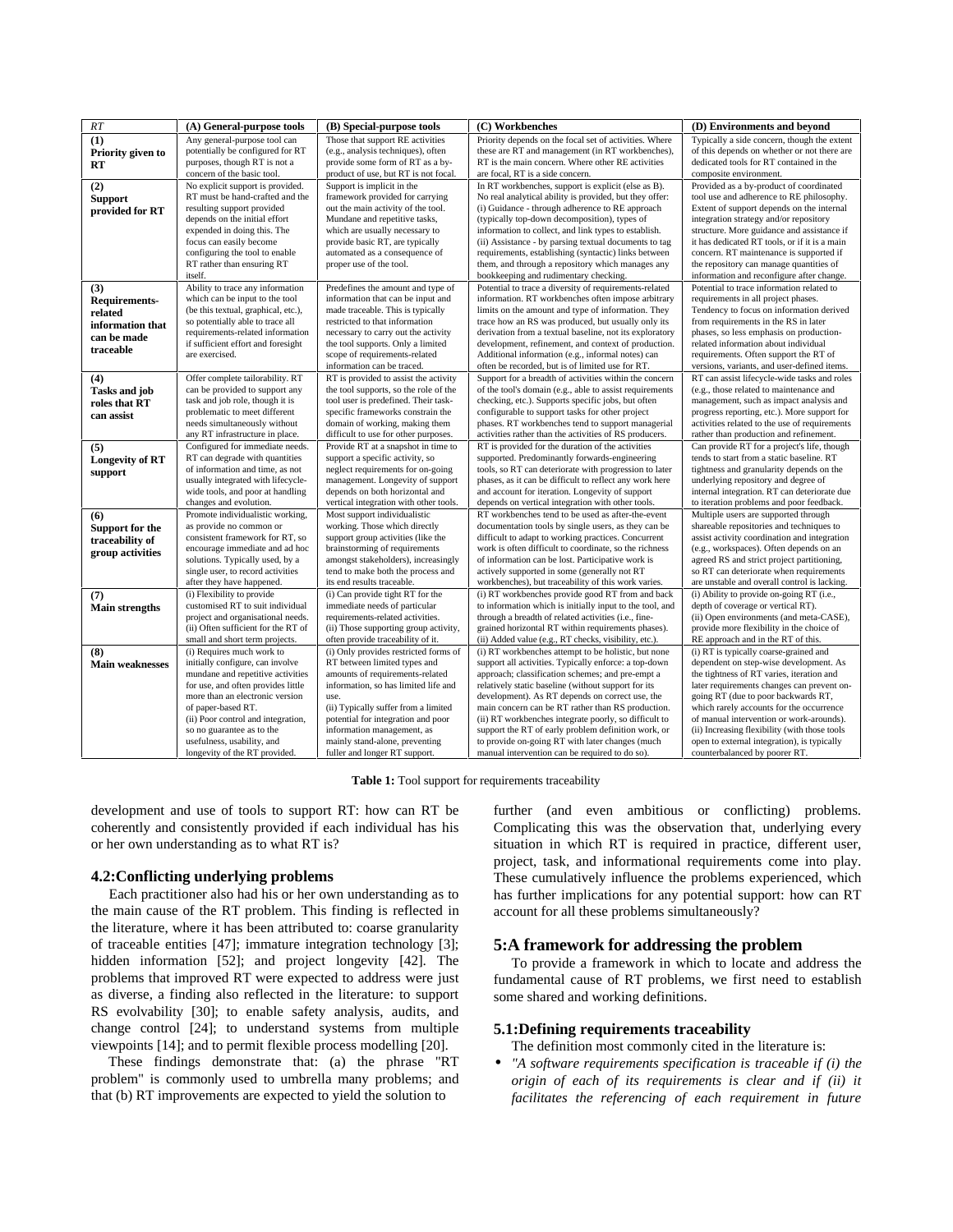*development or enhancement documentation"* (ANSI/IEEE Standard 830-1984) [26].

This definition specifically recommends *backward traceability* to all previous documents and *forward traceability* to all spawned documents. An alternative definition, derived from the word "trace" in the Oxford English Dictionary, is:

• The ability to *"delineate"* and *"mark out" "perceptible signs of what has existed or happened"* in the lifetime of a requirement to enable one to *"pursue one's way along"* this record.

Together, these suggest the following definition for RT:

• *"Requirements traceability refers to the ability to describe and follow the life of a requirement, in both a forwards and backwards direction (i.e., from its origins, through its development and specification, to its subsequent deployment and use, and through all periods of on-going refinement and iteration in any of these phases)."*

### **5.2:Pre-RS & post-RS traceability**

Our investigations further suggest that RT is of 2 basic types:

- *"Pre-RS traceability, which is concerned with those aspects of a requirement's life prior to its inclusion in the RS (requirement production)."*
- *"Post-RS traceability, which is concerned with those aspects of a requirement's life that result from its inclusion in the RS (requirement deployment)."* **5.4:The need for improved pre-RS traceability**

Figure 1 shows the typical setting of RT to illustrate these definitions. Note how requirements knowledge is distributed and merged in successive representations; note also the added complication of iteration and change propagation.



**Figure 1:** Two basic types of requirements traceability

Forwards and backwards RT are clearly essential. However, we emphasise the pre-RS and post-RS separation, because RT problems in practice were found to centre around a current lack of distinction here. Although both these types of RT are needed, it is crucial to understand their subtle differences, as each type imposes its own distinct requirements on potential support.

The main differences involve the information they deal with and the problems they can assist. Post-RS traceability depends on the ability to trace requirements from, and back to, a baseline (the RS), through a succession of artifacts in which they are distributed. Changes to the baseline need to be re-propagated through this chain. Pre-RS traceability depends on the ability to trace requirements from, and back to, their originating statement(s), through the process of requirements production and refinement, in which statements from diverse sources are eventually integrated into a single requirement in the RS. Changes in the process need to be re-worked into the RS. Changes to the RS need to be carried out with reference to this process, so they can be instigated and propagated from their source. This requires visibility of the subtle interrelationships that exist between requirements early on.

# **5.3:Support for pre-RS & post-RS traceability**

Existing support mainly provides post-RS traceability. Any problems here are an artifact of informal development methods. These can be eliminated by formal development settings, which automatically transform an RS into an executable, and replay transformations following change [18]. In contrast, the issues that pre-RS traceability are to deal with are neither well understood nor fully supported. Post-RS traceability support is not suitable. This generally treats an RS as a *black-box*, with little to show that the requirements are in fact the end product of a complex and on-going process. Rigid commitment to categories for recording information also make it difficult to represent this process and to account for the dynamic nature of the sources and environment from which requirements are drawn. It has been argued that pre-RS traceability problems will remain, irrespective of formal treatment, as this aspect of a requirement's life is inherently paradigm-independent [18].

Only recently have these issues been acknowledged [17]. Our empirical findings intensify this concern: most of the problems attributed to poor RT were found to be due to the lack of (or inadequate) pre-RS traceability. Practitioners require techniques to record and trace information related to RS production and revision. Pre-RS traceability was also required to:

- Yield improvements in quality, as previously closed issues (even decisions about how to conduct the RE exercise itself), could be made explicit, possible to re-open, and possible to re-work (so assisting auditing [6], repeatability [29], etc.).
- Provide more economic leverage, as to use and maintain an RS in practice, it is often necessary to reconstruct an understanding of how it was produced (to compensate for invisibility [11]), which is currently error-prone and costly.

# **6:Problems confronting pre-RS traceability**

Having identified insufficient pre-RS traceability as the main contributor to continuing RT problems, and shown how it is likely to be the only contributor in formal development settings, our investigations were re-focused to determine: what improvements in pre-RS traceability would involve; and how these could be realised. These indicated that the main barrier is due to an *establish and end-use conflict*. By this, we mean that the 2 main parties involved (i.e., those in a position to make it possible and those who require it to assist their work), have conflicting problems and needs (as shown in Figures 2 and 3).

### **6.1:Problems faced by the providers**

- Perceived as an optional extra (and of low priority), so the allocation of time, staff, and resources is often insufficient.
- No allocation and management of the different roles that practitioners need to assume to: obtain and document the required information; organise it; and maintain it.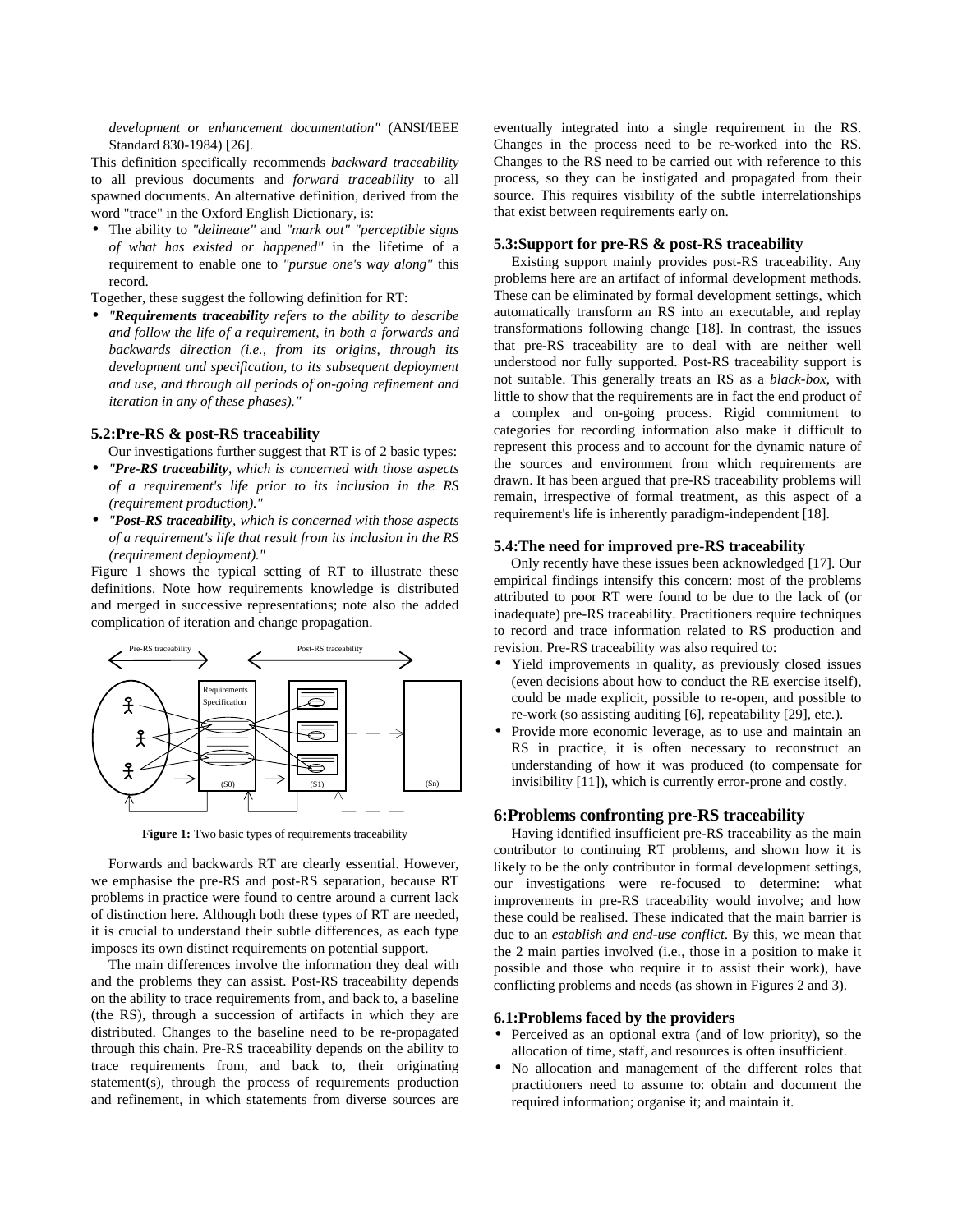- 
- Individual efforts are ad hoc and localised, whereas a combined and full-time responsibility by all is really needed.
- No agreement on the end-user requirements, resulting in a tendency to focus only on their immediate and visible needs.
- Concern for pre-RS traceability lessens, and concern for post-RS traceability increases, after the RS has been formally signed off. Concern must continue, but this is problematic as the activities are unpredictable, change cultures are immature, and it depends upon RT being present to do so.
- Information (e.g., tacit knowledge), cannot always be obtained, and the quality of that which is varies. Deliverabledriven cultures can discourage gathering certain information.
- The documentation of required information is no guarantee of its traceability. That which is structured, so it is traceable in many ways, provides no guarantee it will be up to date.
- Poor feedback regarding best practice, and little dedicated support (be this clerical, procedural, or computer support), perpetuates the same problems and restricts advances.

| Traceability                                                               |                                        |                                                            |                                                                 |                                                                                                                                                                   |  |
|----------------------------------------------------------------------------|----------------------------------------|------------------------------------------------------------|-----------------------------------------------------------------|-------------------------------------------------------------------------------------------------------------------------------------------------------------------|--|
|                                                                            |                                        |                                                            | depends on                                                      |                                                                                                                                                                   |  |
| Working practice<br>Sufficient<br>resources,<br>time and<br>and<br>support | Ongoing<br>cooperation<br>coordination | Awareness of<br>information<br>required to be<br>traceable | Ability to<br>obtain and<br>document<br>required<br>information | Ability to organise<br>and maintain required<br>information for flexible<br>traceability requirements<br>of end-users (supporting<br>change, restructuring, etc.) |  |

**Figure 2:** Deconstructing the RT problem for provision

# **6.2:Problems imposed by the end-users**

- A stereotypical end-user cannot be predefined. Their requirements will differ and often be inconsistent.
- The quantity, heterogeneity, and depth of detail of the potential information required, precludes predefinition.
- Inability to predefine how any access to information, and its Inability to predefine how any access to information, and its **7.2:Obtaining & recording information**<br>Subsequent presentation, will be required.
- Reliance on personal contact, as there is always something that is out of date, undocumented, inaccessible, or unusable.
- Each end-use context exhibits unique requirements, so problems will exist if end-users do not have the ability to filter and access the information pertaining to RS production that they require under different circumstances.



**Figure 3:** Deconstructing the RT problem for end-use

# **6.3:Addressing both parties**

The challenge lies in satisfying both parties. For end-users, pre-RS traceability must be sensitive to contextual needs, but they cannot predefine their anticipated requirements for it. The

• Imbalance between the work involved and benefits gained. providers must identify and document relevant information, in a (re)usable form (either as a by-product of other work or through more explicit support), but they cannot forsee and address all possible needs. Problems intensify when the same individuals assume both positions. The social nature of the activities involved suggests that technology alone will not provide a complete solution for pre-RS traceability.

### **7:Solutions to pre-RS traceability problems**

An RS was produced to specify what is required to provide and make use of pre-RS traceability. The complexity of these requirements indicate that it would be premature to offer a comprehensive solution. It is a compound problem in need of improvements in many diverse areas. Here, we focus on those basic requirements for which some solutions already exist, and make recommendations for additional research.

# **7.1:Increasing awareness of information**

Studies have revealed what project information is required by those involved in the different phases of development [35]. However, our investigations show that it is not possible to generalise, as both the amount and type required will remain subject to dispute. This issue is generally tackled by prespecifying the types and structure of information required to assist focused activities, like the gIBIS argumentation scheme for design deliberation [7], but such schemes do not consider the wider informational requirements of all potential RE activities. RT models (as described in [50]), specifically aim to increase awareness of the various stakeholders' needs (primarily to inform the link types to maintain between different information), but use of such models will always be subjective. Problems like these could be assisted through the introduction of dedicated job roles (e.g., independent project documentalist, to augment and unify contributions, encourage objectivity, etc.).

Much progress has been made in the ability to obtain and record diverse types of RE information. For example: the history of requirements evolution (REMAP [49]); requirements tradeoffs (KAPTUR [1]); explanations and justifications (XPLAIN [44]); a record of collaborative activities (Conversation Builder [33]); and multimedia information [45]. For comprehensive coverage, such tools could be amalgamated in an exploratory workbench (or requirements pre-processor), using suitable integration standards. With additional computer metaphors, so that more RE activities can be carried out on-line, more of this information could be produced as a by-product of main activities. Advances here can be informed through the use of ethnography, or ethnomethodology, to study and describe the details of requirements production, use, and manipulation.

# **7.3:Organising & maintaining information**

To support iterative development, information requires flexibility of content and structure. Relevant work includes the use of: viewpoints as a structuring principle [19]; logical frameworks for modelling and analysing an RS to support gradual elaboration [13]; hypertext to provide explicit visibility of structure and maintain relations [22]; and change models [40]. More research is needed to deal with informal and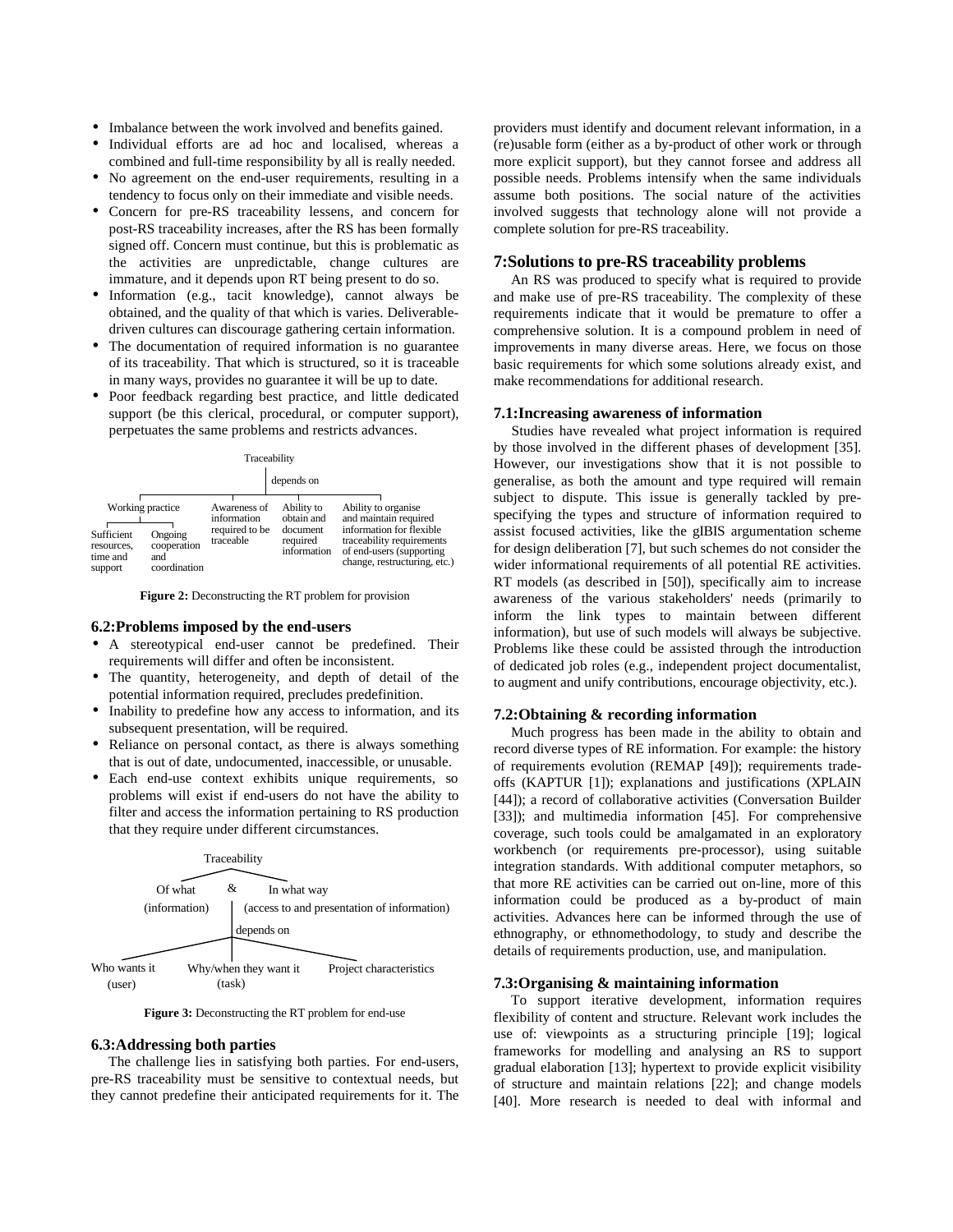unstable information. Much could also be gained from: guidelines to reconceptualise requirements as modular viable systems; the object-oriented representation of self-monitoring multimedia objects; various rollback strategies for persistent repositories; and the creation of explicit job roles to cover the responsibilities of: (a) project librarian (to collect, clean-up, and distribute information); (b) repository manager (to coordinate, control, and maintain information integrity); and (c) RT facilitator (to provide and ensure continual RT).

# **7.4:Access & presentation of information**

RT is predominantly hardwired, predefining what can be traced, and its presentation [21]. Developments in areas such as information retrieval, artificial intelligence, and human computer interaction, are often pertinent. Focused research, like that separating the representation of requirements from flexible presentation, offers potential [31]. Programmable multimedia workstations for end-users would also enable: graphical and textual traces; sophisticated visualisation, to assist activities like impact analysis (i.e., presenting requirements dynamically, using animation, links which light up, etc.); concurrent (global and local) traces; and engaging methods of interrogation. To account for the context of end-use, research is needed to provide flexible RT, where traces can dynamically mature to queries.

The current research and recommendations concentrate on throwing increasing amounts and types of information at the pre-RS traceability problem. When such information is generated through adherence to methods, models, or guidelines, it will vary in reliability, as these are rarely used as intended. Any manually-provided information will suffer from subjectivity and incompleteness, as it is difficult to be reflexive, notions of relevance differ, classification schemes are rarely shared, and equal commitment to detail is unlikely. Furthermore, there will always be occasions when the information required will either: not be there; be tailored to a different audience; or not be entirely suited to the purposes at hand.

In our investigations, we found that practitioners regularly encountered the above situation. When they do, their fall-back strategy involves identifying and talking to those who can assist. A statistically significant finding was the agreement that the most useful pieces of pre-RS information were: (a) the ultimate source of a requirement; and (b) those involved in the activities which led to its inclusion and refinement in the RS. RT problems (to date), have been solely attacked with techniques that aim to supplant human contact with information. However, even when suitable information is available, the ability to augment this with face-to-face communication was found to be desirable, often essential, and even a fundamental working practice. It is the inability to do just this which we found to underlie many of the continued RT problems.

This finding implies that both *eager* and *lazy* generation of project information is required. By eager, we mean whilst engaged in aspects of RS production. Such information is well suited to the immediate needs of those involved and useful as a later reference point. With time, this static snapshot is less

suited to additional needs, and difficult to interrogate. Information generated on need (i.e., lazily and by those originally responsible), can be provided with hindsight, and targeted to specific needs. Both are essential. Without reference to information recorded at the time, to regain context, it would become increasingly difficult to reproduce the required details.

### **8.2:Location & accessibility: the crux of the problem**

Surprisingly, the inability to locate and access the sources of requirements and pre-RS work was *the most commonly cited problem* across all the practitioners in our investigations. This problem was also reported to be a major contributor to others:

- An out of date RS, as an RS evolves poorly when those originally responsible are not involved in its evolution, or where it is impossible to regain the original context.
- Slow realisation (and deterioration as a result) of change, as the most time-consuming and erroneous part is often the identification of those to involve and inform.
- Unproductive conflict resolution, decision making, and negotiation, as most tools supporting these activities do not help to identify or locate the essential participants.
- Poor collaboration, as the invisibility of changing work structures and responsibilities makes it difficult to: transfer information amongst parties; integrate work; and assign work to those with relevant knowledge and experience.
- **8:A research agenda** Difficulty in dealing with the consequences when individuals The current research and recommendations concentrate on **•** Difficulty in dealing with the integration of new individuals.
	- Poor reuse of requirements, as reuse is mainly successful when those initially responsible for their production are either directly involved or readily accessible.

This problem was often reported to be due to politics, which prohibited any knowledge of, or access to, the original sources or requirements engineers. This can only be addressed by reexamining the policies of affected projects. The other reason behind this problem was reported to be the difficulty in keeping track of the original sources and subsequent traces of participation. The common approach, listing contributors to information in document fields, was felt insufficient. This cause of the problem can be tackled with suitable assistance.

**8.1:Location & access of pre-RS sources** Certain project characteristics were found to promote the occurrence of this problem. In projects consisting of individuals split into a number of teams, the location and access of sources was found to be either impossible, time consuming, or unreliable. This was due to: a lack of shared or project-wide commitment; information loss; inability to assess the overall state of work or knowledge; little cross-involvement; poor communication; minimal distribution of information; and changing notions of ownership, accountability, responsibility, and working structure (characteristics amongst those identified elsewhere as contributors to project failure). Characteristics that reduced its occurrence were found in projects consisting of few individuals, due to: a clear visibility of responsibilities and knowledge areas; clarity of working structures; team commitment and ownership; and individuals who acted as *common threads of involvement* (also contributors to success).

### **8.3:Related work**

Many project management tools provide facilities to model organisational charts, role structures, work breakdown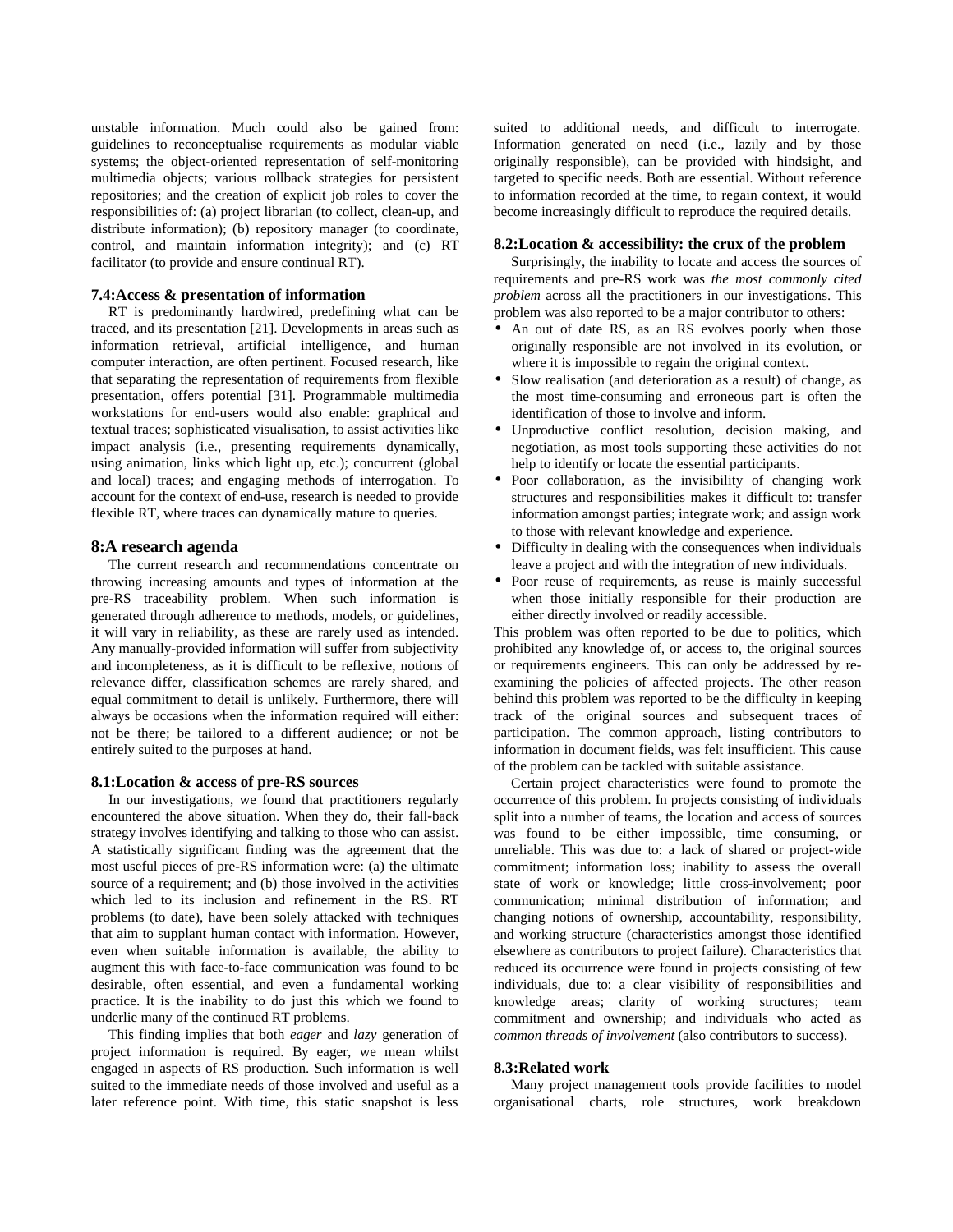structures, work-flow, etc. Although these are often incorporated in CASE tools (e.g., the ProKit WORKBENCH [54]), they are not well suited to the location and access problem. They tend to be descriptive, prescriptive, or predictive, so used to model formal, static structures and predefined work plans. The drift between what is modelled, what took place, and what is the case in later project life, can be substantial. RS production and maintenance is a social accomplishment in which such structures are continuously created and recreated. Notions like ownership and responsibility are often only transient. The ability to locate relevant individuals therefore deteriorates as the volume and complexity of communication paths grow over time. Models which can reflect these dynamics and manage this complexity are critically needed.

*Intelligence in Engineering*, Vol. 5, No. 4, pp. 206-220.<br>
Some recent models (e.g., DesignNet [37]), make initial and a subsequent of My Forl, A N, & McDermid J.A. (100 attempts here, typically through the ability to restructure plans, and so forth. Models of the organisational environment in which a system is intended to operate are also relevant. These each tend to embed different views of an organisation. They focus on specific structures, such as the intentional structure [60] or the responsibility structure [55], so singularly lack an appreciation of the wider organisational context. Collective and more dynamic variants of these could help clarify the organisational structure of development projects. Process modelling research is of further interest here, as these models promise to provide a fuller understanding of the complete environment in which a system is developed (see [43]).

recommendations were made for modularising responsibility and promoting communication [39]. Our studies independently consolidate and particularise this: RT problems will persist when accurate responsibility cannot be located and these individuals cannot be accessed for the informal communication often necessary to deal with them. The remedy is to provide a continuously up to date picture which promotes and instigates these activities. Our current research is directed at exactly this.

We have illustrated the multifaceted nature of the so-called "requirements traceability problem" that many practitioners claim to experience. We have shown why little real progress has been made here, and how this can only be achieved if based on a thorough understanding of the actual problem. We have distinguished between pre-RS and post-RS traceability, demonstrated how advances in the former are needed and offer most opportunity, and made suggestions for progress here.

In conclusion, to achieve any order of magnitude improvement with the RT problem, there is a need to re-focus research efforts on pre-RS traceability. Of particular concern is the intrinsic need for the on-going ability to rapidly locate and access those involved in specifying and refining requirements, to facilitate their informal communication. Continuous and explicit modelling of the social infrastructure in which requirements are produced, specified, maintained, and used (reflecting all changes), is fundamental to this re-orientation.

### **Acknowledgements**

Much of this work was carried out by the principle author, whilst at Oxford University, supported by a BT University

Research Initiative. This author would also like to thank the States of Jersey for continued financial support. Both authors acknowledge the comments and assistance of colleagues, students, and anonymous referees. In particular: David Michael; Marina Jirotka; Matthew Bickerton; Joseph Goguen; Daniel Berry; Jeff Kramer; and Manny Lehman.

### **References**

- [1] Bailin, S.C., Moore, J.M., Bentz, R. & Bewtra, M. (1990). KAPTUR: Knowledge Acquisition for Preservation of Tradeoffs and Underlying Rationales, *Proceedings of the Fifth Conference on Knowledge-Based Software Assistant,* Liverpool NY, Sept.
- [2] Bowen, J., O'Grady, P. & Smith, L. (1990). A Constraint Programming Language for Life-Cycle Engineering, *Artificial*
- [3] Brown, A.W., Earl, A.N. & McDermid, J.A. (1992). *Software Engineering Environments: Automated Support for Software Engineering*, McGraw-Hill.
- [4] Brown, P.G. (1991). QFD: Echoing the Voice of the Customer, *AT&T Technical Journal*, March/April, pp. 21-31.
- [5] CADRE. (1992). *Teamwork/RqT*, Marketing Brochure, CADRE Technologies, Inc.
- [6] Chikofsky, E.J. & Rubenstein, B.L. (1988). CASE: Reliability Engineering for Information Systems, *IEEE Software*, March, pp. 11- 16.
- [7] Conklin, J. & Begeman, M.L. (1988). gIBIS: A Hypertext Tool for Exploratory Policy Discussion, *ACM Transactions on Office Information Systems*, Vol. 6, No. 4, pp. 303-331.
- [8] Cooke, J. & Stone, R. (1991). A Formal Development Framework Following a comprehensive analysis of software errors, and its Use to Manage Software Production, in [25], pp. 10/1.
	- [9] Davis, A.M. (1990). *Software Requirements: Analysis and Specification*, Prentice-Hall, Inc.
	- [10] Davis, C.G. & Vick, C.R. (1977). The Software Development System, *IEEE Transactions on Software Engineering*, Vol. 3, No. 1, pp. 69-84.
	- [11] Devanbu, P., Brachman, R.J., Selfridge, P.G. & Ballard, B.W. (1991). LaSSIE: A Knowledge-Based Software Information System, *Communications of the ACM*, Vol. 34, No. 5, pp. 34-49.
- [12] Dorfman, M. & Thayer, R.H. (1990). *Standards, Guidelines,* **9: Conclusions and Examples on System and Software Requirements Engineering, 9:** Conclusions **IEEE** Computer Society Press Tutorial.
	- [13] Dubois, E. (1990). Logical Support for Reasoning About the Specification and the Elaboration of Requirements, *Artificial Intelligence in Databases and Information Systems*, Meersman, R.A., Shi, Z. & Kung, C.H. (Eds.), Elsevier Science Publishers B.V., pp. 79-98.
	- [14] Easterbrook, S. (1991). *Elicitation of Requirements from Multiple Perspectives*, Ph.D Thesis, Department of Computing, Imperial College of Science, Technology & Medicine, London University, June.
	- [15] European Space Agency. (1987). *ESA Software Engineering Standards*, ESA PSS-05-0, Issue 1, Jan., ESA Publications Division.
	- [16] Evans, M.W. (1989). *The Software Factory*, John Wiley and Sons.
	- [17] Finkelstein, A. (1991). A (Neat) Alphabet of Requirements Engineering Issues, in Van Lamsweerde, A. & Fugetta, A. (Eds.), *ESEC '91: 3rd European Software Engineering Conference*, Milan, Italy, Oct. 21-24, Springer-Verlag, pp. 489-491.
	- [18] Finkelstein, A. (1991). Tracing Back *from* Requirements, in [25], pp. 7/1-7/2.
	- [19] Finkelstein, A., Kramer, J., Nuseibeh, B., Finkelstein, L. & Goedicke, M. (1992). ViewPoints: A Framework for Integrating Multiple Perspectives in System Development, *International Journal of Software Engineering and Knowledge Engineering*, Vol. 2, No. 1, pp. 31-57.